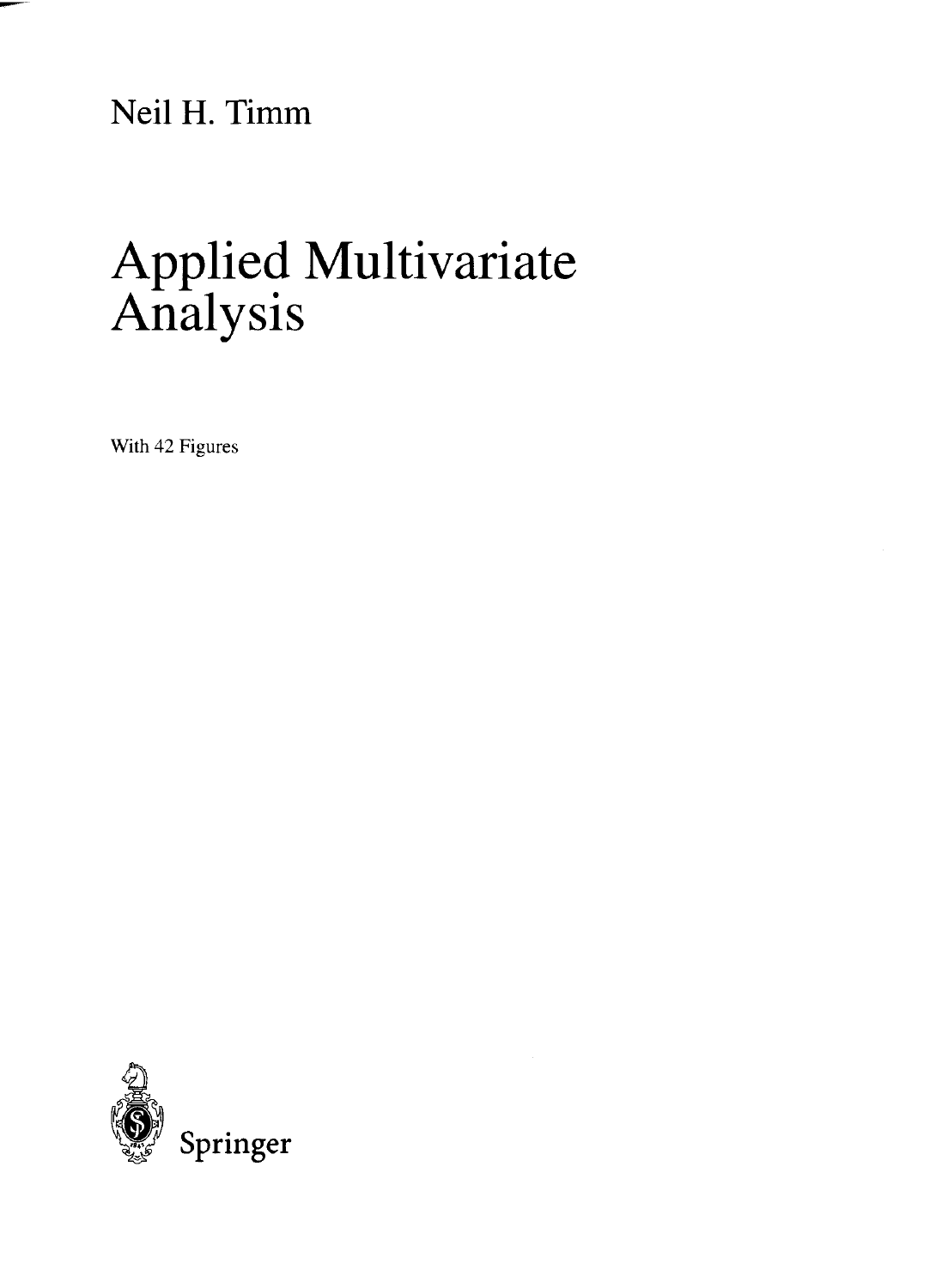## Contents

 $-1.55 - 1.7$ 

|                        | <b>Preface</b><br>vii<br><b>Acknowledgments</b> |                                                                |                |
|------------------------|-------------------------------------------------|----------------------------------------------------------------|----------------|
|                        |                                                 |                                                                |                |
| <b>List of Tables</b>  |                                                 | xix                                                            |                |
| <b>List of Figures</b> |                                                 |                                                                | xxiii          |
| 1                      |                                                 | <b>Introduction</b>                                            | 1              |
|                        | 1.1                                             | Overview                                                       | $\overline{1}$ |
|                        | 1.2                                             |                                                                | $\blacksquare$ |
|                        | 1.3                                             |                                                                | 3              |
| $\mathbf{2}$           |                                                 | <b>Vectors and Matrices</b>                                    | 7              |
|                        | 2.1                                             |                                                                | 7              |
|                        | 2.2                                             | Vectors, Vector Spaces, and Vector Subspaces                   | 7              |
|                        |                                                 | $a_{-}$                                                        | 7              |
|                        |                                                 | b.                                                             | 8              |
|                        |                                                 |                                                                | 9              |
|                        | 2.3                                             | Bases, Vector Norms, and the Algebra of Vector Spaces          | 12             |
|                        |                                                 | <b>Bases</b><br>a <sub>1</sub>                                 | 13             |
|                        |                                                 | b.                                                             | 13             |
|                        |                                                 | Gram-Schmidt Orthogonalization Process<br>$\mathbf{c}$ .       | 15             |
|                        |                                                 | d.                                                             | 17             |
|                        |                                                 | e. Vector Inequalities, Vector Norms, and Statistical Distance | 21             |

÷,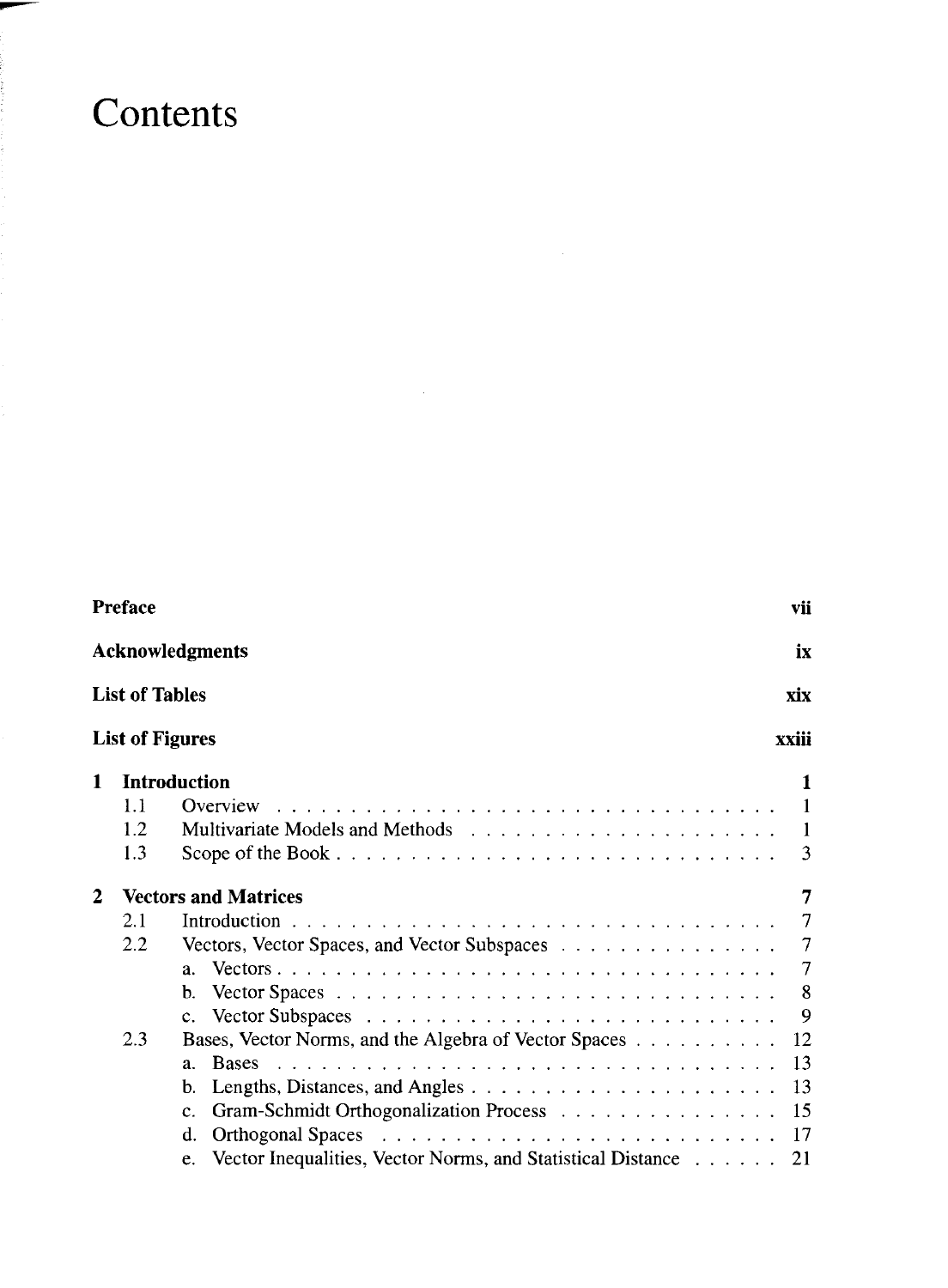|   | 2.4 |                                                               | 25 |
|---|-----|---------------------------------------------------------------|----|
|   |     | Equality, Addition, and Multiplication of Matrices<br>a.      | 26 |
|   |     | $b$ .                                                         | 28 |
|   |     | c.                                                            | 29 |
|   |     | d.                                                            | 30 |
|   |     | e.                                                            | 32 |
|   |     | $f_{\cdot}$                                                   | 35 |
|   |     | g.                                                            | 35 |
|   | 2.5 |                                                               | 41 |
|   |     | $\mathbf{a}$ .                                                | 41 |
|   |     | b.                                                            | 47 |
|   |     | Determinants<br>c.                                            | 50 |
|   | 2.6 | Systems of Equations, Transformations, and Quadratic Forms    | 55 |
|   |     | a.                                                            | 55 |
|   |     | b.                                                            | 61 |
|   |     | c.                                                            | 63 |
|   |     | d.                                                            | 67 |
|   |     | Matrix Norms<br>e.                                            | 71 |
|   |     | f.                                                            | 72 |
|   |     | g.                                                            | 73 |
|   | 2.7 |                                                               | 76 |
|   |     |                                                               |    |
| 3 |     | <b>Multivariate Distributions and the Linear Model</b>        | 79 |
|   | 3.1 |                                                               | 79 |
|   | 3.2 |                                                               | 79 |
|   | 3.3 | The Multivariate Normal (MVN) Distribution                    | 84 |
|   |     | Properties of the Multivariate Normal Distribution<br>a.      | 86 |
|   |     | b.                                                            | 88 |
|   |     | c.                                                            | 90 |
|   | 3.4 |                                                               | 93 |
|   |     | a.                                                            | 93 |
|   |     | b.                                                            | 96 |
|   | 3.5 |                                                               | 99 |
|   |     | $\mathbf{a}$ .                                                | 99 |
|   |     | b.                                                            | 99 |
|   |     | c.                                                            |    |
|   |     | Multivariate t, F, and $\chi^2$ Distributions 104<br>d.       |    |
|   | 3.6 |                                                               |    |
|   |     | Regression, ANOVA, and ANCOVA Models 107<br>a.                |    |
|   |     | Multivariate Regression, MANOVA, and MANCOVA Models 110<br>b. |    |
|   |     | The Seemingly Unrelated Regression (SUR) Model 114<br>c.      |    |
|   |     | The General MANOVA Model (GMANOVA) 115<br>d.                  |    |
|   | 3.7 |                                                               |    |
|   | 3.8 |                                                               |    |
|   |     | a.                                                            |    |

۰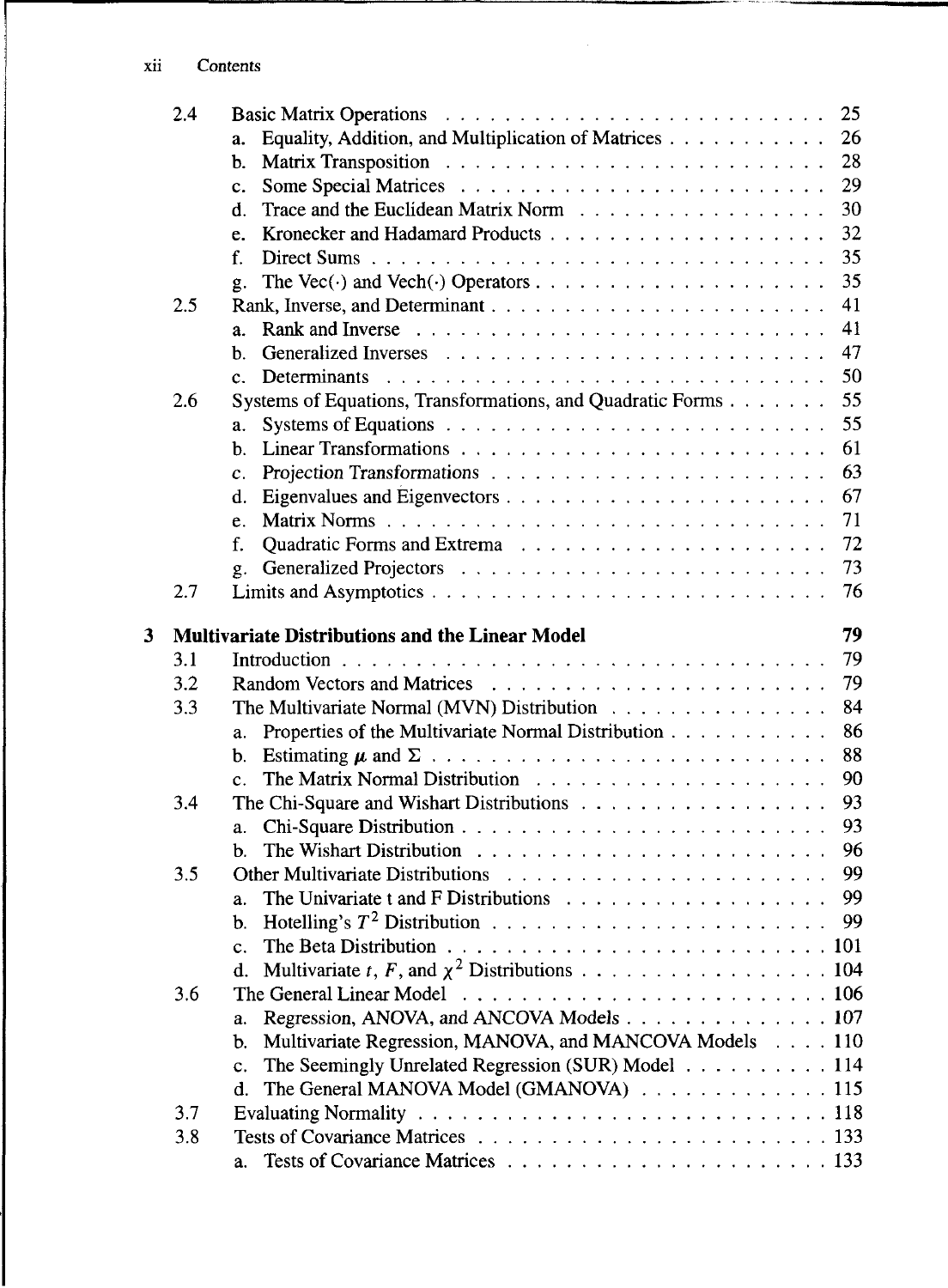|   |      | b.                                                                                          |     |
|---|------|---------------------------------------------------------------------------------------------|-----|
|   |      | Testing for a Specific Covariance Matrix 137<br>c.                                          |     |
|   |      | d.                                                                                          |     |
|   |      | e.                                                                                          |     |
|   |      | f.                                                                                          |     |
|   |      | g.                                                                                          |     |
|   | 3.9  |                                                                                             |     |
|   |      | a.                                                                                          |     |
|   |      | b.                                                                                          |     |
|   |      | c.                                                                                          |     |
|   |      | d.                                                                                          |     |
|   |      | e.                                                                                          |     |
|   |      | f.                                                                                          |     |
|   | 3.10 |                                                                                             |     |
|   |      | Univariate One-Group Profile Analysis 182<br>a.                                             |     |
|   |      | b. Univariate Two-Group Profile Analysis 182                                                |     |
|   | 3.11 |                                                                                             |     |
| 4 |      | <b>Multivariate Regression Models</b>                                                       | 185 |
|   | 4.1  |                                                                                             |     |
|   | 4.2  |                                                                                             |     |
|   |      | a.                                                                                          |     |
|   |      | Multivariate Regression Estimation and Testing Hypotheses 187<br>b.                         |     |
|   |      | $\mathbf{c}$ .                                                                              |     |
|   |      | Measures of Association, Variable Selection and Lack-of-Fit Tests 197<br>d.                 |     |
|   |      | Simultaneous Confidence Sets for a New Observation $y_{new}$<br>e.                          |     |
|   |      |                                                                                             |     |
|   |      | Random X Matrix and Model Validation: Mean Squared Er-<br>f.                                |     |
|   |      | ror of Prediction in Multivariate Regression 206                                            |     |
|   |      | g.                                                                                          |     |
|   | 4.3  |                                                                                             |     |
|   | 4.4  |                                                                                             |     |
|   |      | a.                                                                                          |     |
|   |      | b.                                                                                          |     |
|   |      | Simultaneous Test Procedures (STP) for One-Way MANOVA<br>c.                                 |     |
|   |      | / MANCOVA                                                                                   |     |
|   | 4.5  | One-Way MANOVA/MANCOVA Examples 234                                                         |     |
|   |      | a.                                                                                          |     |
|   |      | MANCOVA (Example 4.5.2) $\ldots \ldots \ldots \ldots \ldots \ldots \ldots \ldots$ 239<br>b. |     |
|   | 4.6  | MANOVA/MANCOVA with Unequal $\Sigma_i$ or Nonnormal Data 245                                |     |
|   | 4.7  | One-Way MANOVA with Unequal $\Sigma_i$ Example 246                                          |     |
|   | 4.8  |                                                                                             |     |
|   |      | Two-Way MANOVA with Interaction 246<br>a.                                                   |     |
|   |      | b.                                                                                          |     |
|   |      | Two-Way MANCOVA $\ldots \ldots \ldots \ldots \ldots \ldots \ldots \ldots \ldots 256$<br>c.  |     |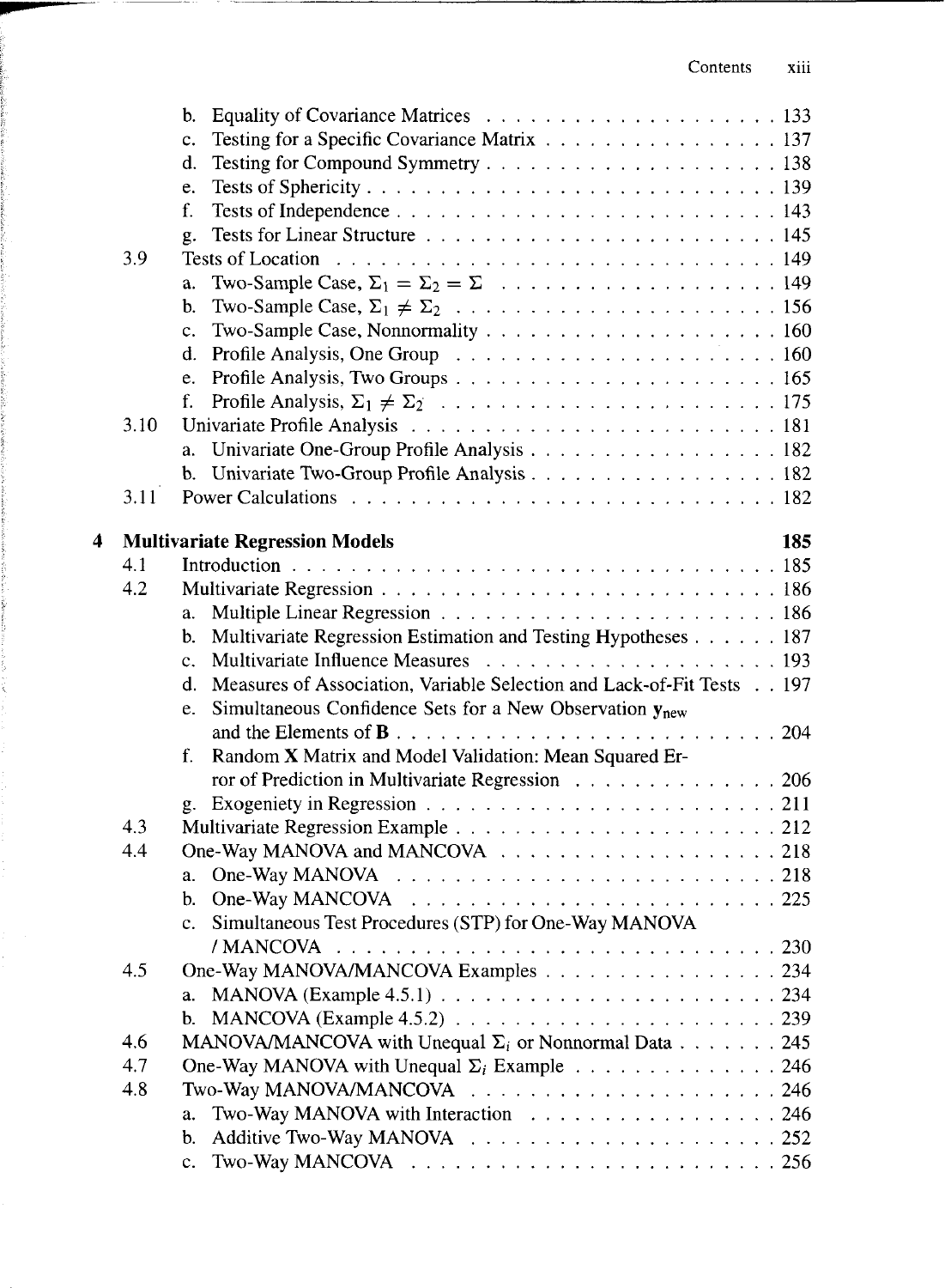|   | 4.9  | Two-Way MANOVA/MANCOVA Example 257                                                              |     |
|---|------|-------------------------------------------------------------------------------------------------|-----|
|   |      | Two-Way MANOVA (Example 4.9.1) $\ldots \ldots \ldots \ldots \ldots \ldots \ldots 257$<br>a.     |     |
|   |      | Two-Way MANCOVA (Example 4.9.2) $\ldots \ldots \ldots \ldots \ldots$ .<br>b.                    |     |
|   | 4.10 | Nonorthogonal Two-Way MANOVA Designs 264                                                        |     |
|   |      | Nonorthogonal Two-Way MANOVA Designs with and Without<br>a.                                     |     |
|   |      |                                                                                                 |     |
|   |      | b. Additive Two-Way MANOVA Designs With Empty Cells 268                                         |     |
|   | 4.11 | Unbalance, Nonorthogonal Designs Example 270                                                    |     |
|   | 4.12 | Higher Ordered Fixed Effect, Nested and Other Designs 273                                       |     |
|   | 4.13 |                                                                                                 |     |
|   |      | a. Nested Design (Example 4.13.1) $\ldots \ldots \ldots \ldots \ldots \ldots \ldots \ldots 276$ |     |
|   |      | b. Latin Square Design (Example 4.13.2) $\ldots$ 279                                            |     |
|   | 4.14 |                                                                                                 |     |
|   |      | a. One-Way Repeated Measures Design 282                                                         |     |
|   |      |                                                                                                 |     |
|   | 4.15 | Repeated Measurements and Extended Linear Hypotheses Example 294                                |     |
|   |      | a. Repeated Measures (Example $4.15.1$ ) 294                                                    |     |
|   |      | b. Extended Linear Hypotheses (Example 4.15.2) 298                                              |     |
|   | 4.16 | Robustness and Power Analysis for MR Models 301                                                 |     |
|   | 4.17 |                                                                                                 |     |
|   | 4.18 | Testing for Mean Differences with Unequal Covariance Matrices 307                               |     |
|   |      |                                                                                                 |     |
|   |      |                                                                                                 |     |
|   |      | <b>Seemingly Unrelated Regression Models</b>                                                    | 311 |
|   | 5.1  |                                                                                                 |     |
|   | 5.2  |                                                                                                 |     |
| 5 |      |                                                                                                 |     |
|   |      |                                                                                                 |     |
|   | 5.3  |                                                                                                 |     |
|   | 5.4  |                                                                                                 |     |
|   | 5.5  |                                                                                                 |     |
|   | 5.6  | a.                                                                                              |     |
|   |      | b.                                                                                              |     |
|   |      | $\mathbf{c}$ .                                                                                  |     |
|   |      | d.                                                                                              |     |
|   |      | e.                                                                                              |     |
|   |      |                                                                                                 |     |
|   | 5.7  |                                                                                                 |     |
|   |      | One Group Design (Example 5.7.1) $\ldots \ldots \ldots \ldots \ldots \ldots \ldots 328$<br>a.   |     |
|   |      | b.                                                                                              |     |
|   | 5.8  |                                                                                                 |     |
|   | 5.9  |                                                                                                 |     |
|   | 5.10 |                                                                                                 |     |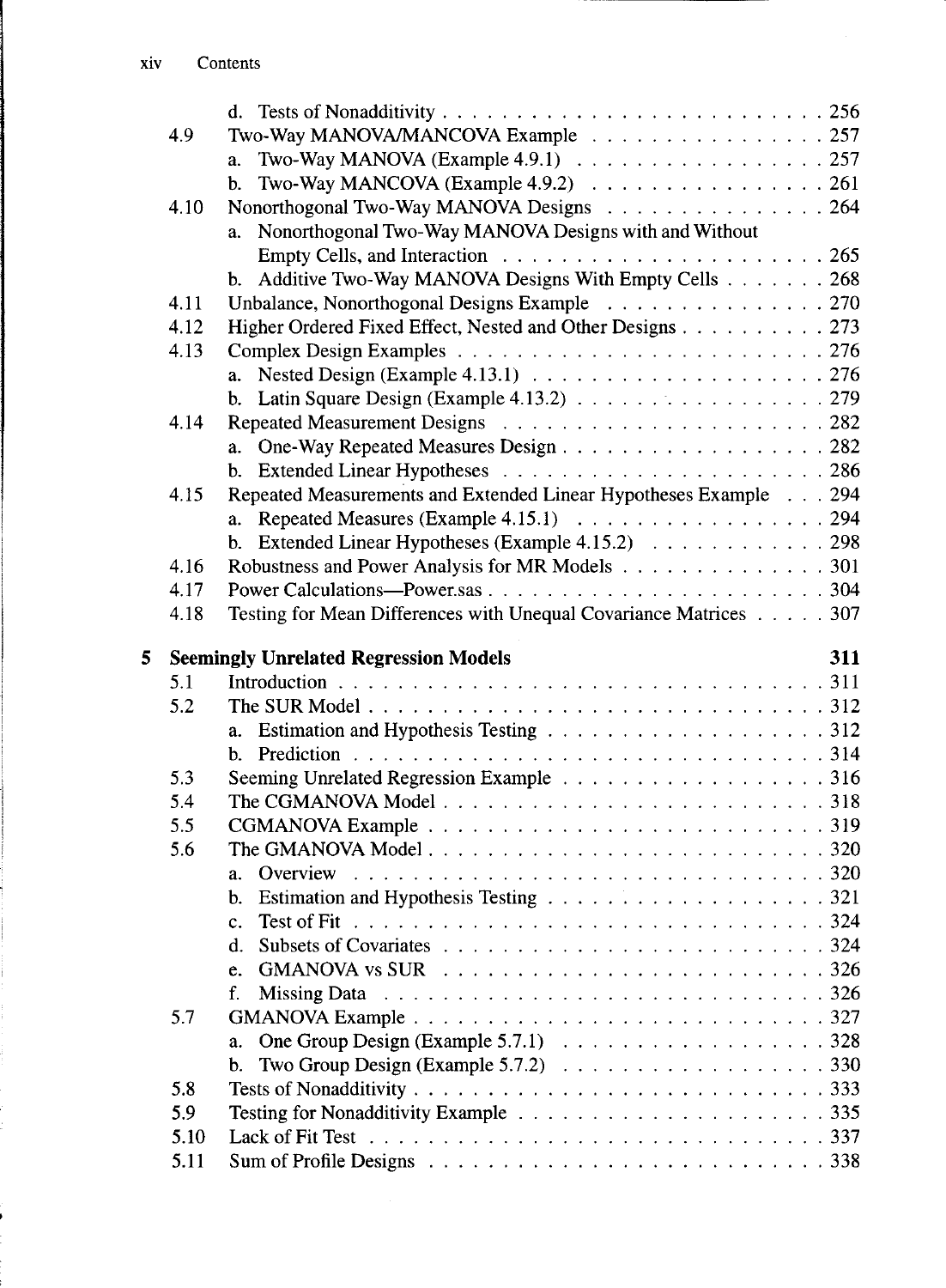|   | 5.12 | The Multivariate SUR (MSUR) Model $\ldots$ , 339                          |     |
|---|------|---------------------------------------------------------------------------|-----|
|   | 5.13 |                                                                           |     |
|   | 5.14 | Testing Model Specification in SUR Models 344                             |     |
|   | 5.15 |                                                                           |     |
|   |      |                                                                           |     |
| 6 |      | <b>Multivariate Random and Mixed Models</b>                               | 351 |
|   | 6.1  |                                                                           |     |
|   | 6.2  |                                                                           |     |
|   |      | a.                                                                        |     |
|   |      | b.                                                                        |     |
|   |      | $c_{\cdot}$                                                               |     |
|   | 6.3  | Univariate General Linear Mixed Models 357                                |     |
|   |      | a.                                                                        |     |
|   |      | b.                                                                        |     |
|   |      | $\mathbf{c}$ .                                                            |     |
|   |      | Balanced Variance Component Experimental Design Models 366<br>d.          |     |
|   |      | e.                                                                        |     |
|   |      | f.                                                                        |     |
|   | 6.4  |                                                                           |     |
|   |      | Random Coefficient Regression (Example 6.4.1) 371<br>a.                   |     |
|   |      | Generalized Randomized Block Design (Example 6.4.2) 376<br>$\mathbf{b}$ . |     |
|   |      | Repeated Measurements (Example 6.4.3) 380<br>c.                           |     |
|   |      | d.                                                                        |     |
|   | 6.5  |                                                                           |     |
|   |      | a.                                                                        |     |
|   |      | b.                                                                        |     |
|   |      | $c_{\cdot}$                                                               |     |
|   |      | d.                                                                        |     |
|   |      | e.                                                                        |     |
|   | 6.6  | Balanced Mixed Multivariate Models Examples 394                           |     |
|   |      | a.                                                                        |     |
|   |      | b.                                                                        |     |
|   | 6.7  |                                                                           |     |
|   | 6.8  |                                                                           |     |
|   |      | Double Multivariate MANOVA (Example 6.8.1) 404<br>a.                      |     |
|   |      | b.                                                                        |     |
|   | 6.9  | Multivariate Hierarchical Linear Models 415                               |     |
|   | 6.10 | Tests of Means with Unequal Covariance Matrices 417                       |     |
| 7 |      | <b>Discriminant and Classification Analysis</b>                           | 419 |
|   | 7.1  |                                                                           |     |
|   | 7.2  | Two Group Discrimination and Classification 420                           |     |
|   |      | Fisher's Linear Discriminant Function 421<br>a.                           |     |
|   |      | Testing Discriminant Function Coefficients 422<br>$\mathbf{b}$ .          |     |
|   |      | $\mathbf{c}$ .                                                            |     |
|   |      |                                                                           |     |

 $\bar{\boldsymbol{\beta}}$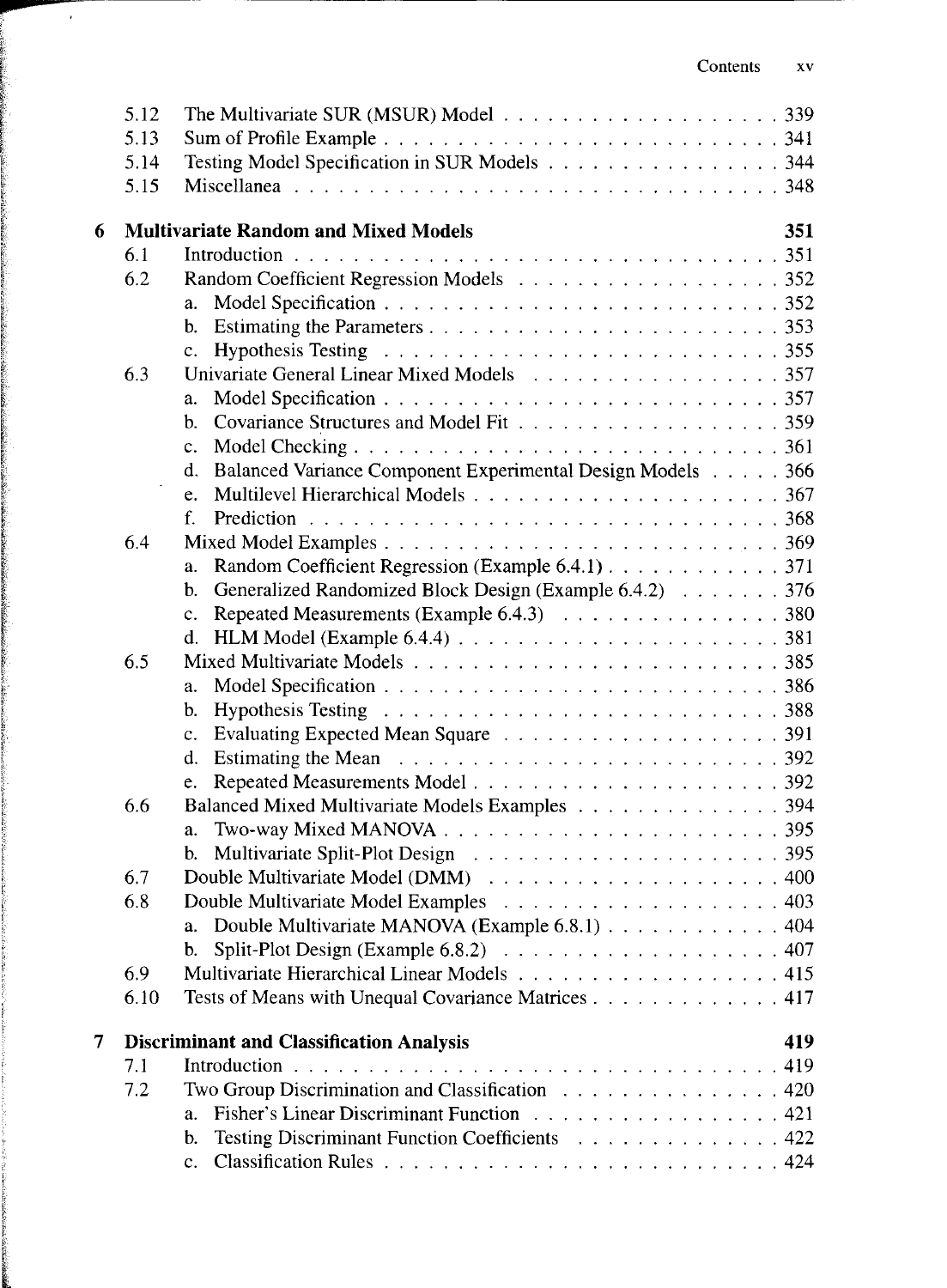| 7.3 | Two Group Discriminant Analysis Example 429                                                                    |     |
|-----|----------------------------------------------------------------------------------------------------------------|-----|
|     | a.                                                                                                             |     |
|     | b.                                                                                                             |     |
| 7.4 | Multiple Group Discrimination and Classification 434                                                           |     |
|     | Fisher's Linear Discriminant Function 434<br>a.                                                                |     |
|     | Testing Discriminant Functions for Significance 435<br>b.                                                      |     |
|     | $\mathbf{c}$ .                                                                                                 |     |
|     | d.                                                                                                             |     |
|     | Logistic Discrimination and Other Topics 439<br>e.                                                             |     |
| 7.5 | Multiple Group Discriminant Analysis Example 440                                                               |     |
| 8   | Principal Component, Canonical Correlation, and Exploratory                                                    |     |
|     | <b>Factor Analysis</b>                                                                                         | 445 |
| 8.1 |                                                                                                                |     |
| 8.2 |                                                                                                                |     |
|     | a.                                                                                                             |     |
|     | Number of Components and Component Structure 449<br>b.                                                         |     |
|     | Principal Components with Covariates 453<br>c.                                                                 |     |
|     | d.                                                                                                             |     |
|     | e.                                                                                                             |     |
|     | f.                                                                                                             |     |
|     | g.                                                                                                             |     |
| 8.3 | Principal Component Analysis Examples 460                                                                      |     |
|     | Test Battery (Example 8.3.1) $\ldots$ $\ldots$ $\ldots$ $\ldots$ $\ldots$ $\ldots$ $\ldots$ $\ldots$ 460<br>a. |     |
|     | Semantic Differential Ratings (Example 8.3.2) 461<br>b.                                                        |     |
|     | Performance Assessment Program (Example 8.3.3) 465<br>$\mathbf{c}$ .                                           |     |
| 8.4 | Statistical Tests in Principal Component Analysis 468                                                          |     |
|     | a.                                                                                                             |     |
|     | b.                                                                                                             |     |
| 8.5 |                                                                                                                |     |
|     | a.                                                                                                             |     |
|     | b.                                                                                                             |     |
| 8.6 | Multivariate Regression on Principal Components Example 476                                                    |     |
| 8.7 |                                                                                                                |     |
|     | a.                                                                                                             |     |
|     |                                                                                                                |     |
|     | Tests of Significance<br>c.                                                                                    |     |
|     | d.                                                                                                             |     |
|     | Partial, Part and Bipartial Canonical Correlation 487<br>e.                                                    |     |
|     | Predictive Validity in Multivariate Regression using CCA 490<br>f.                                             |     |
|     | Variable Selection and Generalized Constrained CCA 491<br>g.                                                   |     |
| 8.8 | Canonical Correlation Analysis Examples 492                                                                    |     |
|     | a.                                                                                                             |     |
|     | Partial and Part CCA (Example 8.8.2) 494<br>b.                                                                 |     |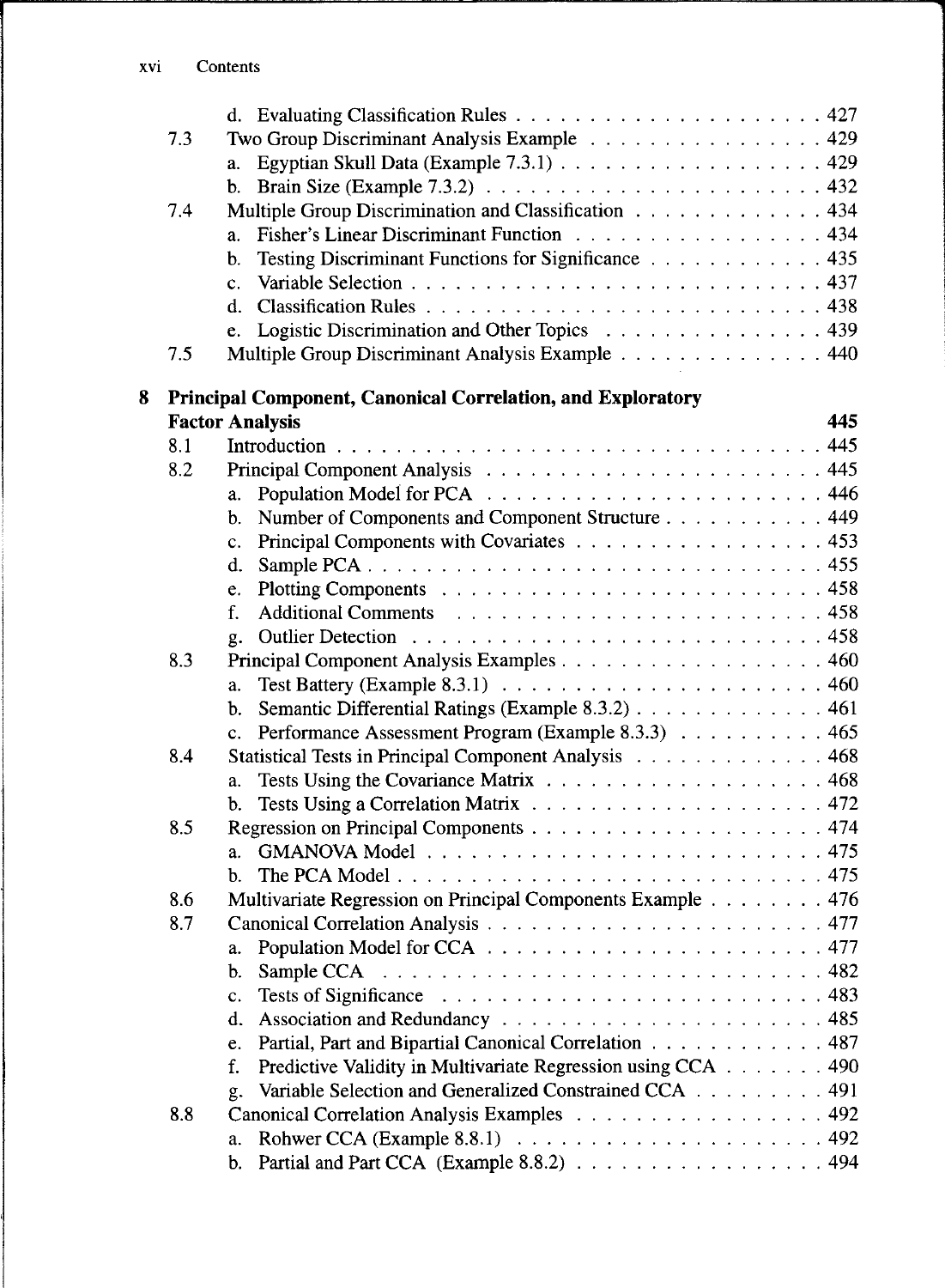|   | 8.9  |                                                                    |     |
|---|------|--------------------------------------------------------------------|-----|
|   |      | a.                                                                 |     |
|   |      | b.                                                                 |     |
|   |      | c.                                                                 |     |
|   |      | d.                                                                 |     |
|   |      | e.                                                                 |     |
|   |      | f.                                                                 |     |
|   | 8.10 |                                                                    |     |
|   |      | Performance Assessment Program (PAP—Example 8.10.1) 511<br>a.      |     |
|   |      | Di Vesta and Walls (Example $8.10.2$ ) $\ldots$ 512<br>b.          |     |
|   |      | c.                                                                 |     |
| 9 |      | <b>Cluster Analysis and Multidimensional Scaling</b>               | 515 |
|   | 9.1  |                                                                    |     |
|   | 9.2  |                                                                    |     |
|   |      | a.                                                                 |     |
|   |      | b.                                                                 |     |
|   |      | $c_{\cdot}$                                                        |     |
|   | 9.3  |                                                                    |     |
|   |      | Agglomerative Hierarchical Clustering Methods 523<br>a.            |     |
|   |      | b.                                                                 |     |
|   |      | $\mathbf{c}$ .                                                     |     |
|   |      | d.                                                                 |     |
|   | 9.4  |                                                                    |     |
|   |      | a.                                                                 |     |
|   |      | Nonhierarchical Method (Example 9.4.2) 536<br>b.                   |     |
|   |      | c.                                                                 |     |
|   |      | d.                                                                 |     |
|   | 9.5  |                                                                    |     |
|   |      | a.                                                                 |     |
|   |      | b.                                                                 |     |
|   |      | c.                                                                 |     |
|   | 9.6  |                                                                    |     |
|   |      | a.                                                                 |     |
|   |      | b.                                                                 |     |
|   |      | c.                                                                 |     |
|   |      | <b>10 Structural Equation Models</b>                               | 557 |
|   | 10.1 |                                                                    |     |
|   | 10.2 | Path Diagrams, Basic Notation, and the General Approach 558        |     |
|   | 10.3 |                                                                    |     |
|   | 10.4 |                                                                    |     |
|   |      | Performance Assessment 3 - Factor Model (Example 10.4.1) 575<br>a. |     |
|   |      | Performance Assessment 5-Factor Model (Example 10.4.2) 578<br>b.   |     |
|   | 10.5 | Path Analysis                                                      |     |